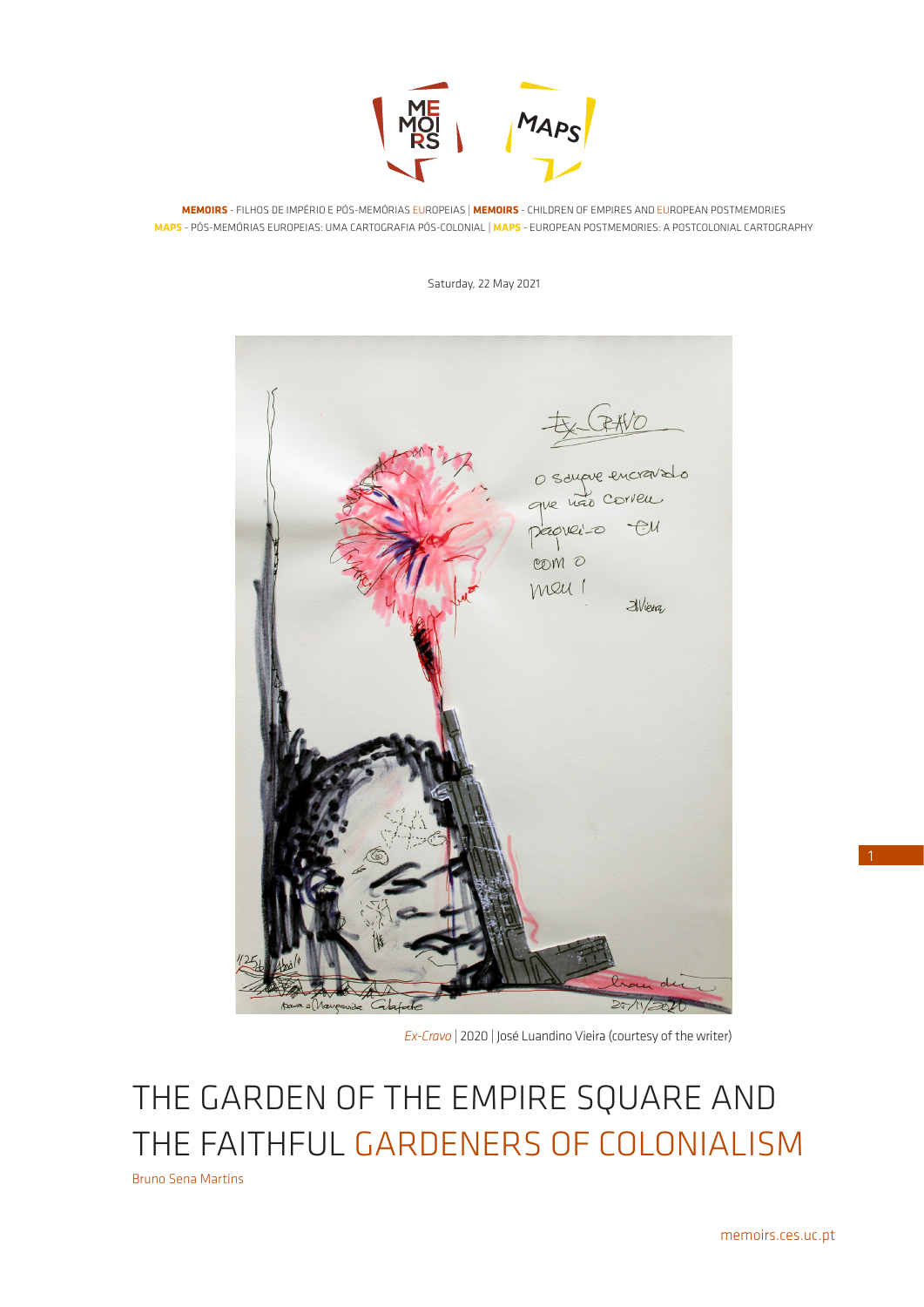

## **THE GARDEN OF THE EMPIRE SQUARE AND THE FAITHFUL GARDENERS OF COLONIALISM**

It was in the first months of 2021, the year when space exploration entered a new phase with the landing of Perseverance on Mars, when the garden of the "Praça do Império" in Lisbon surfaced in the public debate in the wake of a lively controversy. Taking into account the turmoil that the year 2020 brought to street furniture of colonial-revivalist taste, to the evident annoyance of doves already accustomed to the statues of Robert E. Lee, Cecil Rhodes, Christopher Columbus or Edward Colston, we would perhaps expect an outbreak of critical revisitation to the vast monumental decoration left over from the Exhibition of the Portuguese World of 1940.

Since history occurs in waves and unsuspected counterwaves, as we have known for a long time, the protests that gained new impetus and visibility with the transnational notoriety of Black Lives Matter would end up in Portugal in the form of an affective appeal to the reestablishment of floral coats of arms. We mean, in this case, the coats of arms in boxwood in which the Portuguese colonies were represented, initially set up in 1961 on the occasion of a national exhibition of floriculture.

When reading the petition that called for the Lisbon municipal administration to invest necessary resources in the floral representation of imperial Portugal, I soon remembered a text by Father António Vieira (1) (incidentally, also "honored" in 2018 in the same city in a statue, one has to say, of a dishearteningly paternalistic conception).(2) In fact, I traveled to the said text of António Vieira by the hand of Eduardo Viveiros de Castro. In a reflection on Amerindian thought, the Brazilian anthropologist pondered on the exasperation of Father António Vieira in the face of the inconstancy of the indigenous peoples converted to Christianity.(3) That is, despite the determination of the Jesuits to uproot the indigenous people from their cultures and beliefs so that they prostrate themselves to the light of Christ, they always returned to the "barbaric customs of the heathens". It is in this sense that Father António Vieira distinguishes the marble statues, characteristic of the nations given to firmness in the faith, from the myrtle statues, which would be characteristic of the Amerindian soul:

> There are other nations, on the other hand - and these are those of Brazil - who receive all that they ara taught with great docility and ease, without arguing, without countering, without doubting, without resisting; but they are statues of myrtle which, once the gardener lifts up his hand and scissors, soon they lose their new form, and return to the old and natural bruteness, and to be weeds as they once were.

The distinction between the marble statues and the myrtle statues, ingeniously mobilized by Father António Vieira to reflect on the misadventures of forced conversion, is actually very useful to think about how memorial horizons are materialized in light of what Jay Winter (2017) designates as "frameworks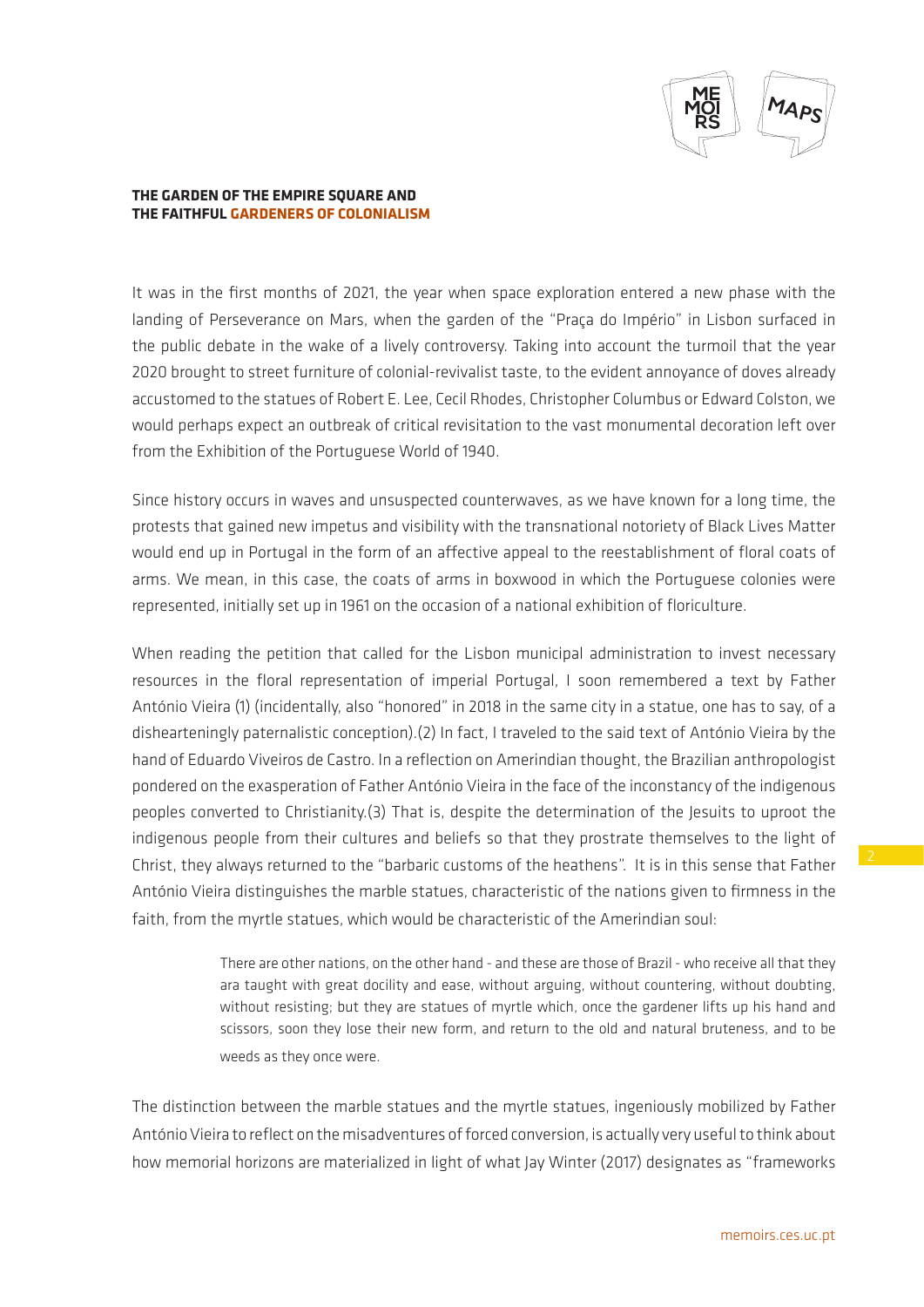

## **THE GARDEN OF THE EMPIRE SQUARE AND THE FAITHFUL GARDENERS OF COLONIALISM**

of memory".(4) We mean the languages and the iconographies that make up the memorial horizons through which the dominant representations of the past are laboriously inscribed in the collective memories within disputed or reinstalled frames of meaning in each generation. As the images of the fallen statues of Stalin, Sadam Hussein or Cecil Rhodes prove, memory inscribed on marble is as precarious as memory inscribed on myrtle.

The petition calling for the replacement of the coats of arms of the colonies expresses, to some extent, the precariousness of the only world in which its subscribers imagine themselves to exist: the one drawn by the colonial epic and belatedly nuanced of generous Lusotropicalism. The despair of Father António Vieira before indigenous people who "even after believing, are unbelievers" was translated in the call for a constant work of gardening that would prevent the indigenous to see, hear and walk according to their ancestral will:

> Their master must always watch over these statues: once, that he cuts off what sprouts from their eyes, that they may believe what they do not see, again that he restrains what sprouts from their ears, lest they listen to the words of their ancestors; again, that he cuts off what sprouts from their feet, that they may abstain from the barbarous acts and customs of the heathens. And only in this way, always working against the nature of the stem and the mood of the roots, can the unnatural form and the composure of the branches be preserved in these plants.

To the chagrin of the master-gardeners of the former capital of the empire, the "inconstancy of the indigenous soul" was and will be the self-determination of those who refuse to be shaped by the colonial-racist power. It is worth remembering that the carnations of April would not have existed without this precious determination.

## Translated by António Sousa Ribeiro

 $\_$ 

 $\_$ 

<sup>(1) &</sup>quot;Sermon of the Holy Spirit" (1657).

<sup>(2)</sup> Widely known as a master of the Portuguese language and a "defender of the Indians", less known for having advocated, for example, the replacement of indigenous labor by African slaves, having even idealized in 1679 the creation of the Monopoly Company of Maranhão with the objective of providing the local settlers with 10 thousand black slaves.

<sup>(3)</sup> Viveiros de Castro, Eduardo (2002), *A Inconstância da Alma Selvagem e Outros Ensaios de Antropologia*. São Paulo: Cosac & Naify.

<sup>(4)</sup> Winter, Jay (2017), *War Beyond Words: Languages of Remembrance from the Great War to the Present*. Cambridge: Cambridge University Press.